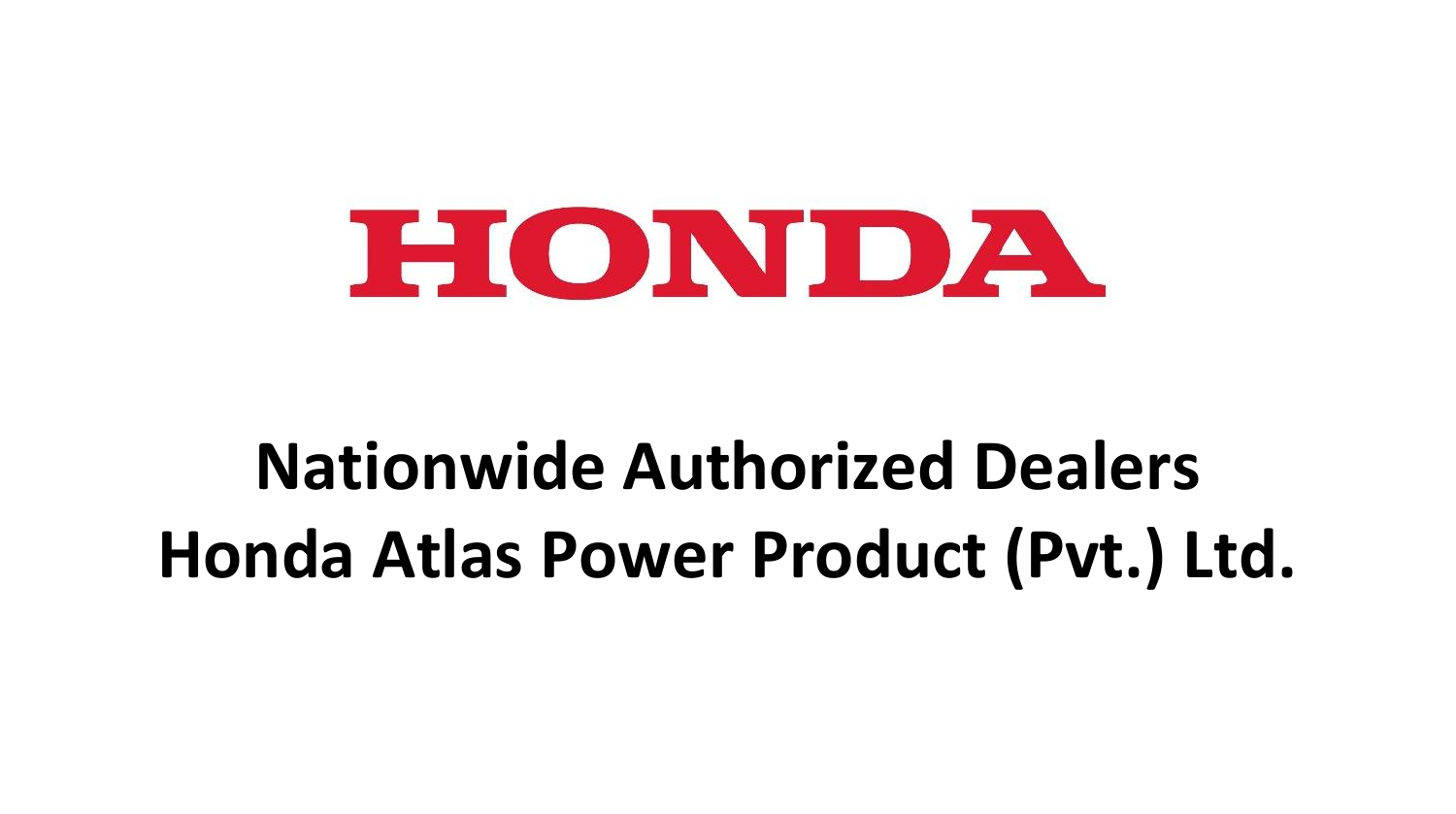# **Sindh**

## **Sales, Service & Spare Parts**

- **Ali & Sons** Shop # SA-3-A, The Plaza 16-A, Ground Floor Main Shahrah-e-Faisal, **Karachi** Tel: 021-34312422, 0300-2000996
- **Nisar Power Services** LBS-43, Purani Numaish, Nazimi Road, opp. Blind School, **Karachi** Tel: 021-32791119, 021-32789736
- **Nizamuddin Faridulhaq** (Deals in Gardening Equipment's Also) F-7, Grace Centre, Near P.N.S. Haider, Khayabane-Hafiz, Phase V, DHA **Karachi** Tel: 021-35866198

# **Service & Spare Parts**

- **Ali Generator**  Dawood Wachani Goth Near Zahoor Hardware, Naval Colony, **Karachi**  Tel: 0310-2717268
- **Aman Autos Generators** Shop#42 Korangi 5 ½ Nearby Munna Gujia Wala, **Karachi** Tel: 0312-1052028
- **Al-Macca Generators Repairing & Service** Shop # 2, Opp. Sunley Bungalows, Safoora Chowrangi, Main University Road, **Karachi.** Tel: 021-360-23207, 0300-2120507
- **A.A. Generator** Plot # 10E/1, Shop # 1, Jami Street-1, Phase-7 DHA, **Karachi**  Tel: 021-35318235, 0301-2380001
- **Asghar Autos**  Main Road, **Naushahro Feroz** Tel: 0306-3421825
- **Hajan Autos**  Opposite City Gate Hotel Sui Gas Road, **Thari Mirwah** Tel: 0300-2180915
- **Marhabba Generator Repairing & Service** A-65/C, Sector Z-2 near S.J electric Gulshan-e-Maymar, **Karachi** Tel: 0302-2451688
- **New Golden Autos** Shop # 8, Near NIB Bank, Tahir Center, Saddar Dr. line, **Hyderabad** Tel: 0301-356551, 0333-2712903
- **Raza Generator Workshop** Hussaini Road, Near Habib Bank Street, **Sukkur** Tel: 0243-551279, 0300-3144522
- **Waheed Autos** Kachehri Road, **Khairpur** Tel: 0300-3144522

 **Khan Generators**  Plot#9C, Shop#4, Sehar Lane-1 Phase-7, **Karachi** Tel: 0313-8554264

#### **Sales**

- **Abdul Ahad Machinery Corporation** Station Road, **Sukkur** Tel: 071-5614744
- **Ashfaq Brothers** Opp. P.M.A. Building, Shahrah-e-Liaquat, **Karachi** Tel: 021-32429372, 32427037, 32071697
- **Faisal Brothers** Shop#6 Munawwar Center Main Shahrah-e-Pakistan, Block-4, F.B. Area **Karachi**  Tel: 0300-8937641
	- **Grand Machinery** Shop #, 3, Ground Floor, Sharjah Centre, Shahrah-e-Liaquat, **Karachi** Tel: 021-32416016 / 32416017
- **International Machinery** 10-A, Arkay Square (Ext) Shahrah-e-Liaquat, **Karachi** Tel: 021-32417396, 32417411
	- **Libra Generator** Shop # 26, Bait-ul-Hina, Block-18, Gulistan-e-Johar, **Karachi**  Tel: 0300-9244494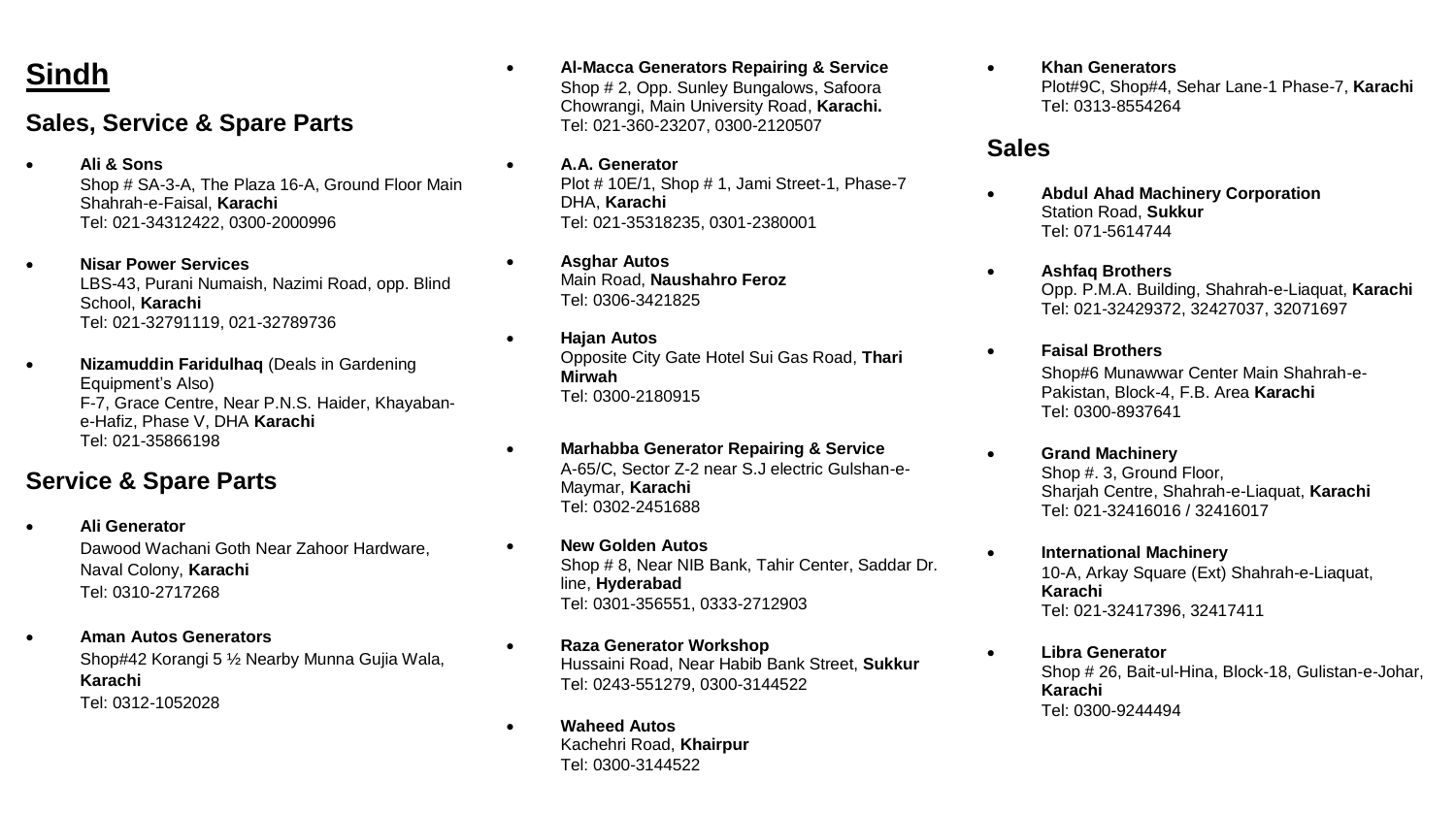- **Mohsin Ali & Sons** 352 Bhora Bazar, **Hyderabad** Tel: 022-2780472, 0345-3604180
- **New Altaf Hussain & Co.** Showroom # L-3, Block-22, Akhter Iqbal Compound, F.B. Area, **Karachi** Tel: 021-36802659, 0300-928810

 **Nilvac Enterprises** S-9, Yousuf Grand Square Block-8, Main Clifton Road, Clifton **Karachi** Tel: 021-358357 79/35822652, 0300-9217905

- **Noorani Lawn Mower** (Honda Engines for Gardening Equipment's) Shop # 01, Lane # 11, Zamzama Neelum Colony, **Karachi** Tel: 0321-9267377, 0300-9267377
	- **Osama Autos** Plot#06 Shop#01, **Golarchi** Tel: 0297-853052
- **Sikandar & Co.** Shop # 10-15, Mian Chambers, Opp. Sindh Madrassah Market, Shahrah-e-Liaquat, **Karachi**  Tel: 021-32428038, 32421085, 32421663
- **Smart Power Systems (Pvt.)** Ltd. 101 - 102, SP Chamber, Estate Avenue, Metro Chowrangi, S.I.T.E., **Karachi** Tel: 021-32588610, 32589994, 32587632

 **Suleman Machinery Corporation** Shop No. 28, Shinka Chamber Opp. MPA Building Shahrah-e-Liaquat, **Karachi** Tel: 021-32416313, 32426157, 32416313

- **The Machinery World** Shop No. 27, Shinka Chamber Opp. MPA Building Shahrah-e-Liaquat, **Karachi** Tel: 021-32426157, 32417633, 0333-2170378
	- **The Honda Shop** Shop No.04, Ground Floor, Shariah Trade Centre, Shahrah-e-Liaquat, New Challi, **Karachi**  Tel: 021-32473122

 **Zain Sons** 374 Bohra Bazar, Saddar, **Hyderabad** Tel: 022-2781726, 2781532, 0333-2601652

#### **Parts**

- **Abdul Rehman Machinery** Shop # 26,27, Zaib-un-Nisa plaza M.A Jinnah road near Punjab Engineering workshop, **Karachi** Tel: 021-32720033
- **Allah Wala Autos** Station Road, Lakhi Gate, **Shikarpur** Tel: 0726-521656, 0333-7270837
- **Ideal Spare Parts** Hussaini Road, **Sukkur** Tel: 071-5616457, 0300-8310794

 **Universal Machinery Store** Shop # 109, Plot # EB-32, Opp. To Head Garden Korangi, **Karachi** Tel: 0333-2342406, 0332-2163283

# **Punjab**

## **Sales, Service & Spare Parts**

- **Agro Power Traders** (Deals in Gardening Equipment's Also) Rohi Nala Rd, Opposite Sabzi Mandi, Near Gajjumata Stop **Lahore** Tel: 0310-1338666
- **Liaqat Engineering works** (Gardening Equipment's) Shop #18,19 &20, Near Khanna Pull Junjua market opp. Alam Hospital Lehtrar road, **Islamabad** Tel: 0322-5101430
- **Raja Corporation** A/87, Jinnah Road, **Rawalpindi** Tel : 051-5770143/5750468/5750558

# **Service & Spare Parts**

- **Mughal Electrical Mechanical Works** A-92, Jinnah Road, **Rawalpindi** Tel : 051-5537831, 0300-9542247, 0345-5362006
- **Mumtaz Machinery Spare Parts Store** Shop # A746-B, Opp UBL, Jinnah road, **Rawalpindi** Tel: 051-5539314